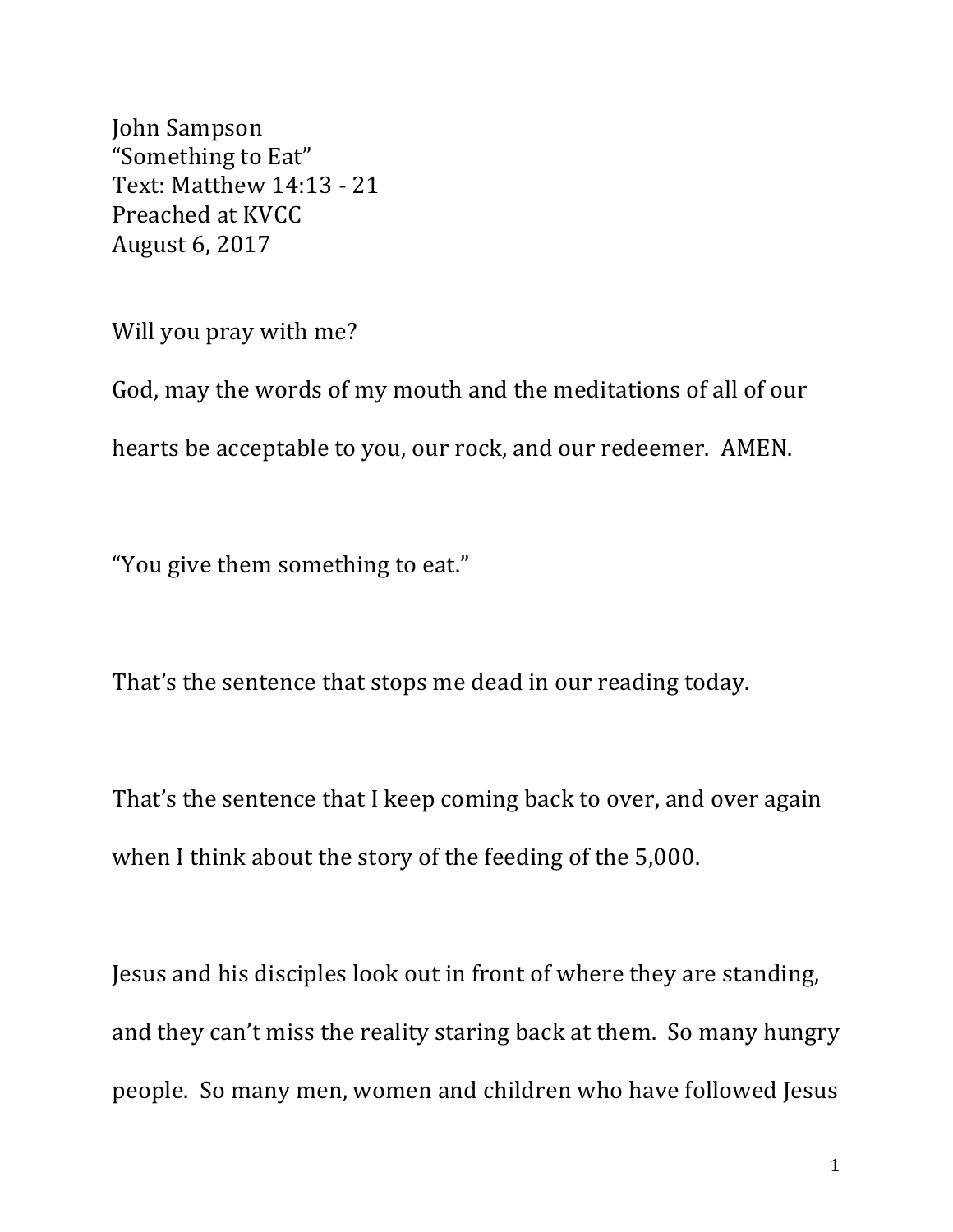all day, and from town to town. They've come to Jesus to be cured, to hear his teaching, to simply be seen, and be a part of a community that promises hope, and a vision of a world where they matter. Their bodies hunger; their stomachs growl. But so do their hearts and their spirits. They hunger within their souls for the respect and dignity denied to them living as peasants under Roman rule.

And with only a couple of fish and loaves of bread in baskets lying at their feet Jesus turns to his disciples and he says to them:

"You give them something to eat."

And his disciples respond. I'll translate their words for you into modern American. Wait a minute Jesus didn't you get this wrong? Aren't *you* the beloved son of God, the healer and miracle worker? Isn't that your job? We're just regular people. We just play the supporting role when it comes to the supernatural magic tricks.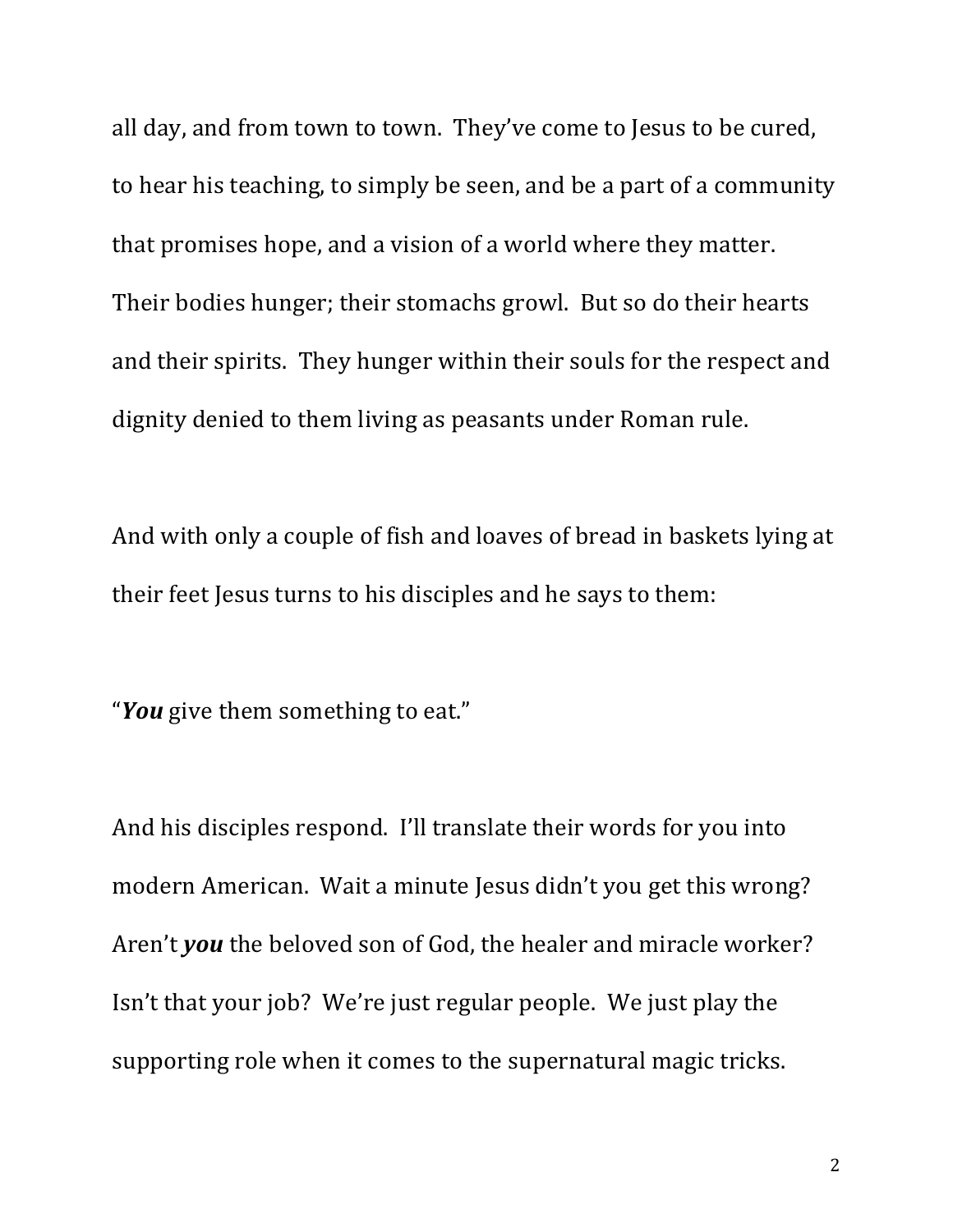We'll just step back here, check our messages, see what's going on on Facebook, and see how our stocks did today. And once you've multiplied the fish and the loaves, Jesus, we'll be back.

And that's what happens. The authors of Matthew tell us that Jesus does perform a miracle and somehow, against the laws of nature, 5,000 people are fed with food that should have only been enough to feed a couple of friends. Jesus stepped up and did what his disciples expected, and he did what we expected.

But that haunting refrain returns. It bubbles up from somewhere inside of me, and outside of me, and it won't be silenced.

"You give them something to eat."

As disciples of Jesus we look out in front of where we are standing, and we can't miss the reality staring back at us. So many hungry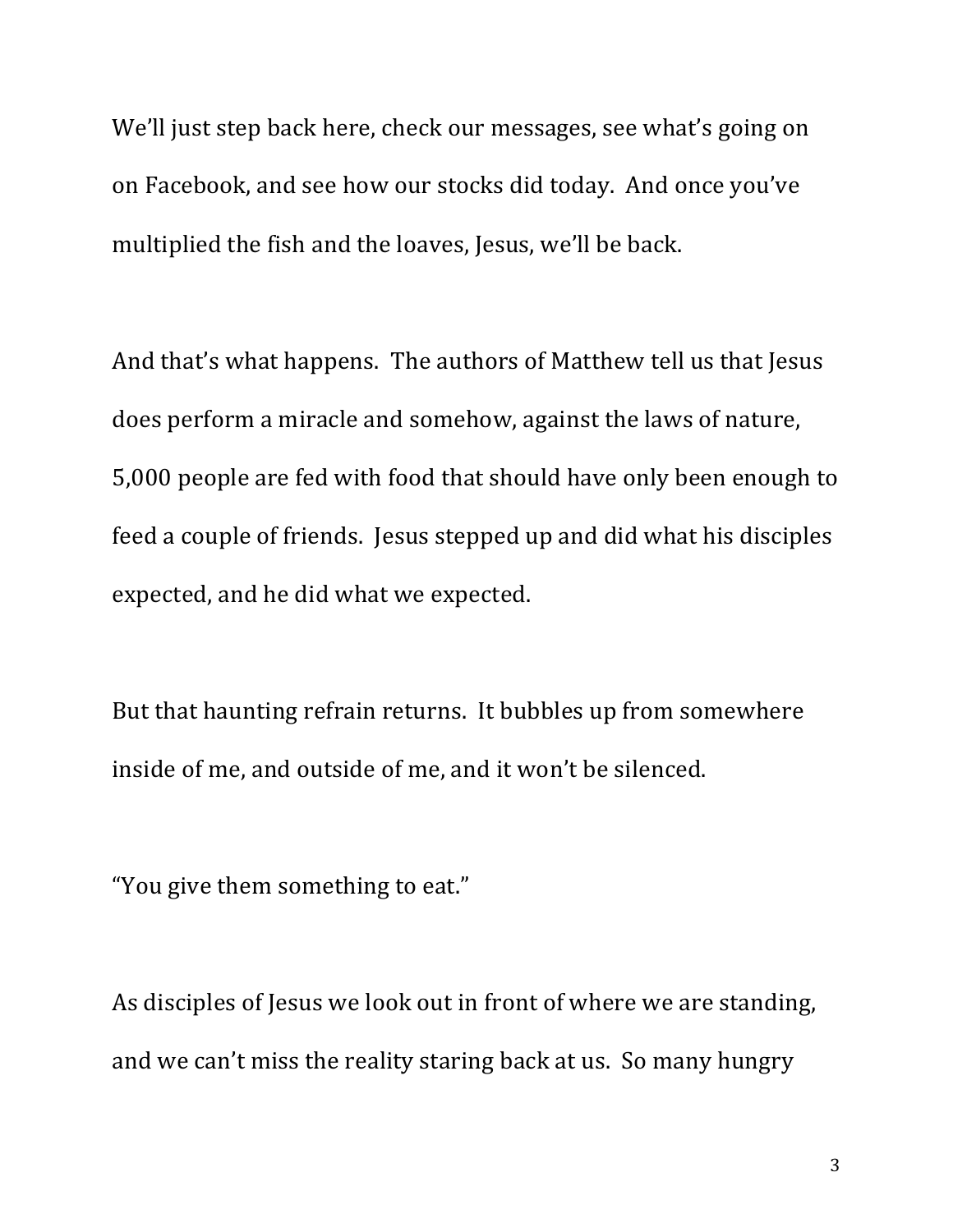people. Standing before us in this town there are families I've met at the Keene Food Pantry that don't have enough food to last through the month. Standing before us at schools throughout the Adirondacks are children who only get enough food because of the state funded meal programs their cafeterias provide. Our neighbors' bodies hunger; Our stomachs growl. But so do our hearts and our spirits. Standing before us, and sitting next to us, are all who weep and desperately desire to hear words of hope, communion and community.

And with only the people and skills and resources gathered together in this room this morning Jesus turns and looking straight into our eyes he says:

"You give them something to eat."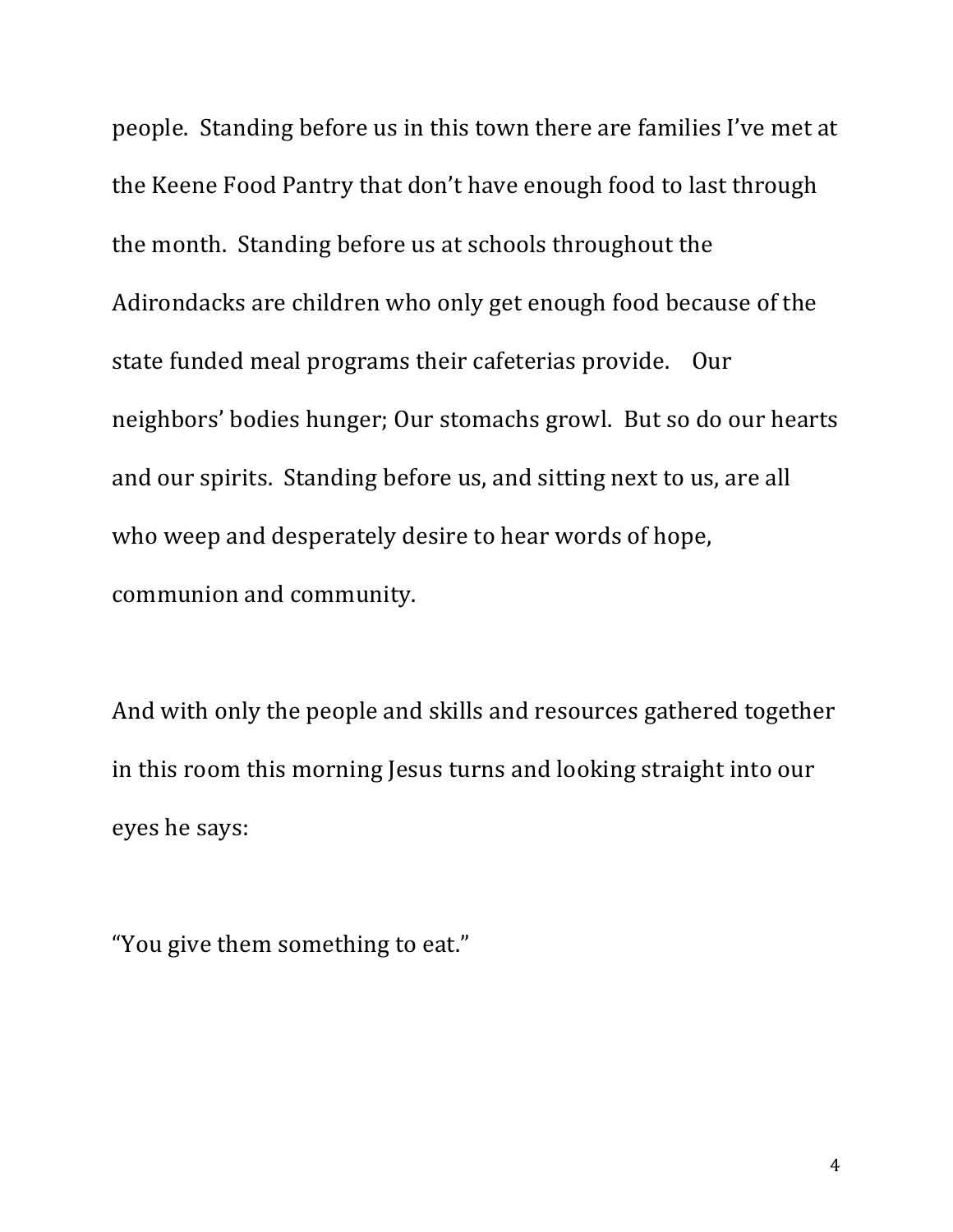I think the reason I keep coming back to this statement by Jesus is because it is so unexpected. It makes me think that Jesus believes *I* might actually have the power to feed those who are standing right in front of me with their stomachs aching, even though I'm no miracle worker. It makes me think that we, as followers of Jesus and his message of hope, might actually be capable of feeding the spirits and the hearts of all those living in a world that often denies us our basic humanity.

Could we really be the people that Jesus hints to us we might be? Could we be the ones that will feed the hungry, and comfort the hopeless in this town, within the Adirondacks, and beyond? And could we do all of this with only the limited resources we have in this room?

But I'm skirting the real question, because its audacity seems almost a scandal to say out loud.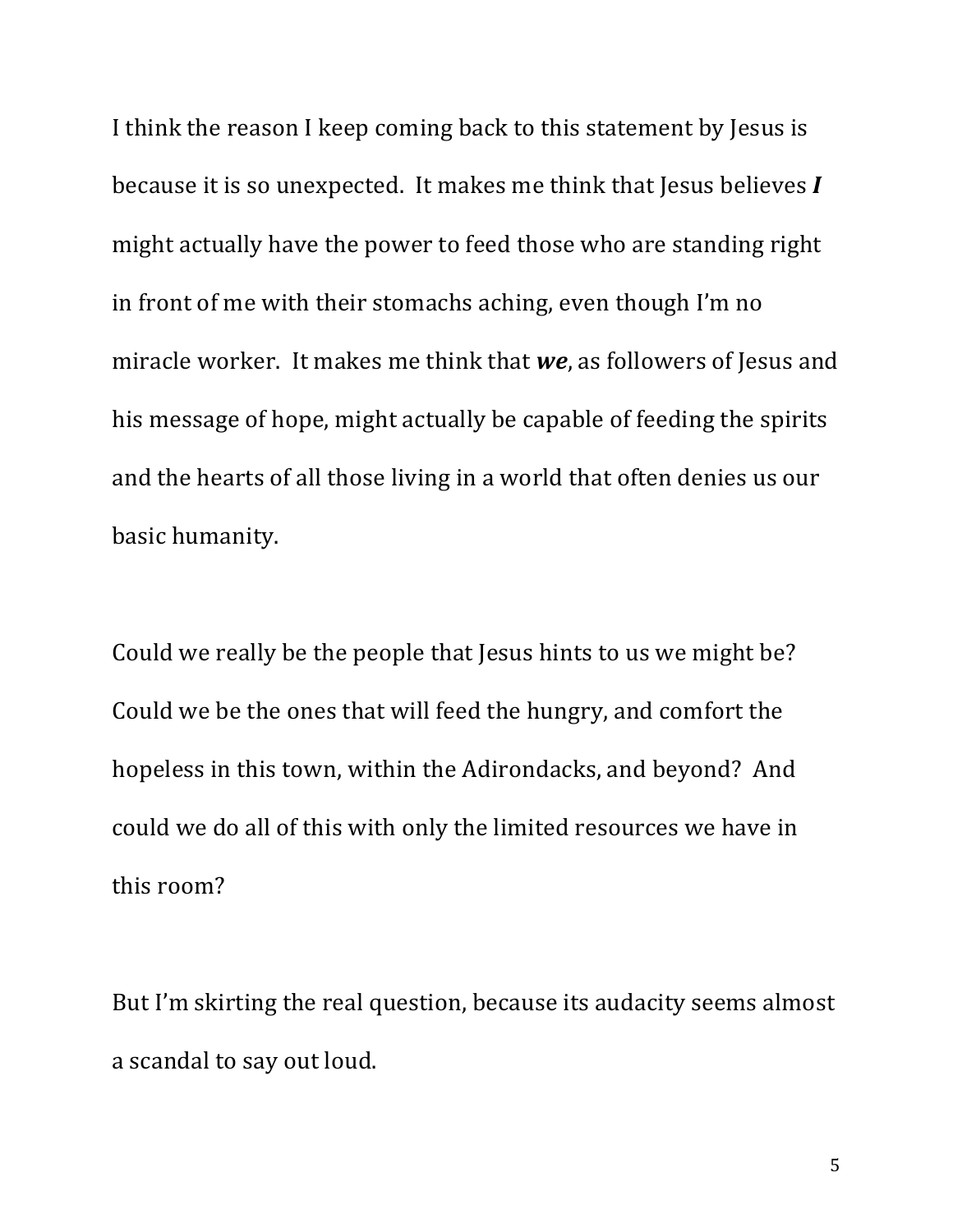Do miracles happen?

## Are miracles true?

To respond to these questions I won't consult the stories of Jesus, and I won't look to the Bible and our Christian heritage. I'll go to the pages of our lives, to the stories of our lived experience. For some of us, we have experienced a miracle at one time or another. We can share stories of someone who was told that they only had a couple of months to live, and yet all these years later are completely healthy. Or perhaps we know of someone who didn't have a lot, but suddenly was gifted with a car out of the blue. These are stories that you have told me. But there are others in the pews who find the very idea of the miraculous as logically indefensible, that the laws of physics and nature cannot allow for. For some of you, miracles are only wishful thinking.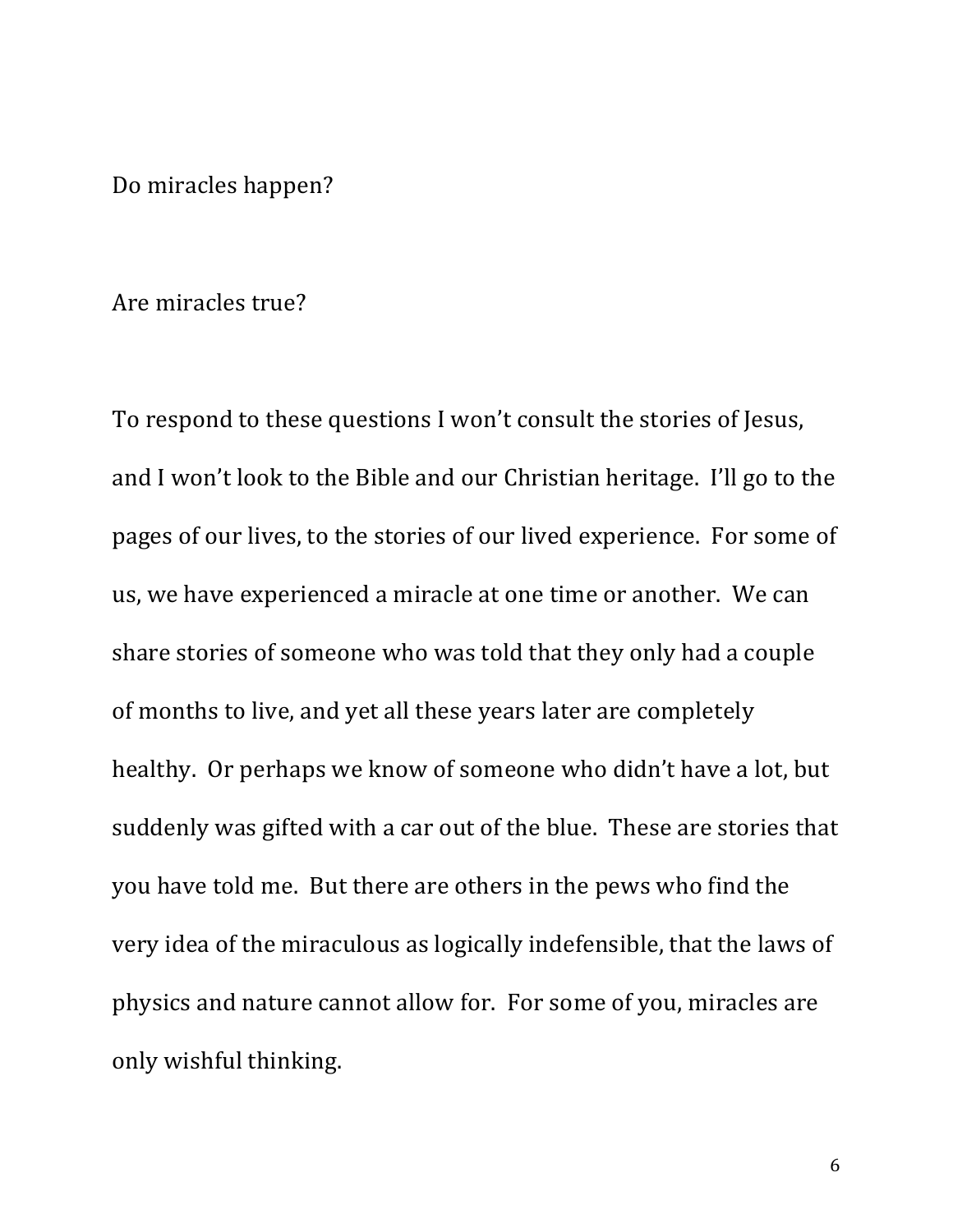This is the wonder of serving a congregation like this one. Varied perspectives of any article of the Christian faith sit side by side within these walls.

As your pastor I am not here to deny anyone's deep and profound experience of the unexpected. I'm also not here to refute or mandate anyone's belief. I am here to support all of you in your spiritual journeys, and the lives of faith that God is calling you to live into. And so, in that spirit, I'll simply share with you how I think about miracles in the hopes that it might help you think about them in a helpful way, and see them as an encouragement within your lives.

For me, miracles are like a target; they give us something to shoot for, and encourage us to work for transformation within ourselves, and within our communities, that may seem impossible. They help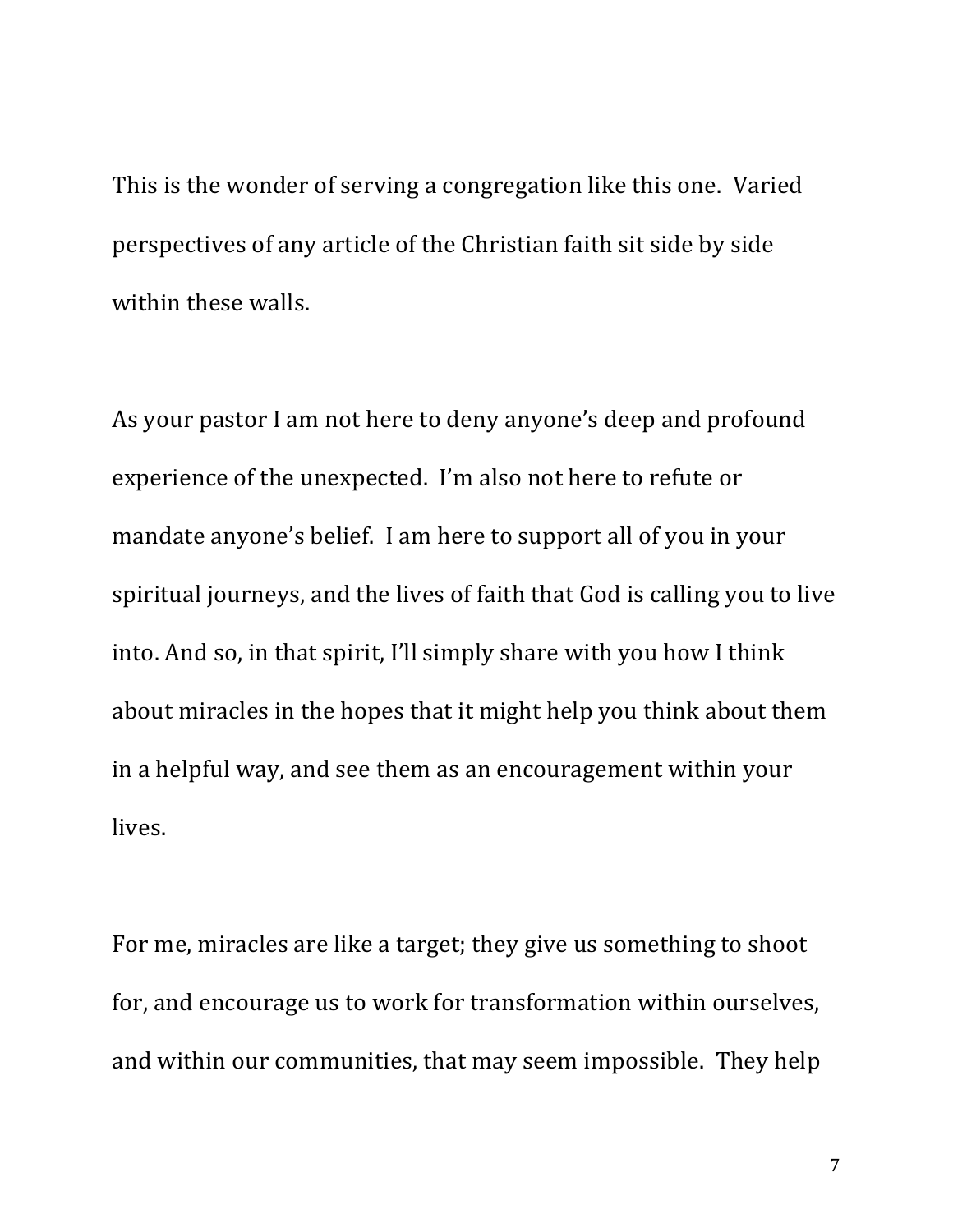us believe that the limitations and boundaries of our lives are not so rigid that they could never be surpassed. In a word, they give us hope. Hope that things can improve and change, even though we can't imagine how at the present time. And they give us a vision of what could be, and ask us to risk ourselves, even if we will never experience the transformation we have desired.

Maybe the feeding of the 5,000 never really happened in an empirical and objective way, in the way the authors of Matthew tell the tale. Maybe it did. But I think the importance of this story is that it encourages us to respond to the challenges of our world, even if we believe we don't have much to offer, and might despair that our contribution couldn't possibly make a difference.

When Jesus tells his disciples, when he tell us, to "give them something to eat" he knows that we probably won't be able to end hunger in this town, and in the North Country for good. But he